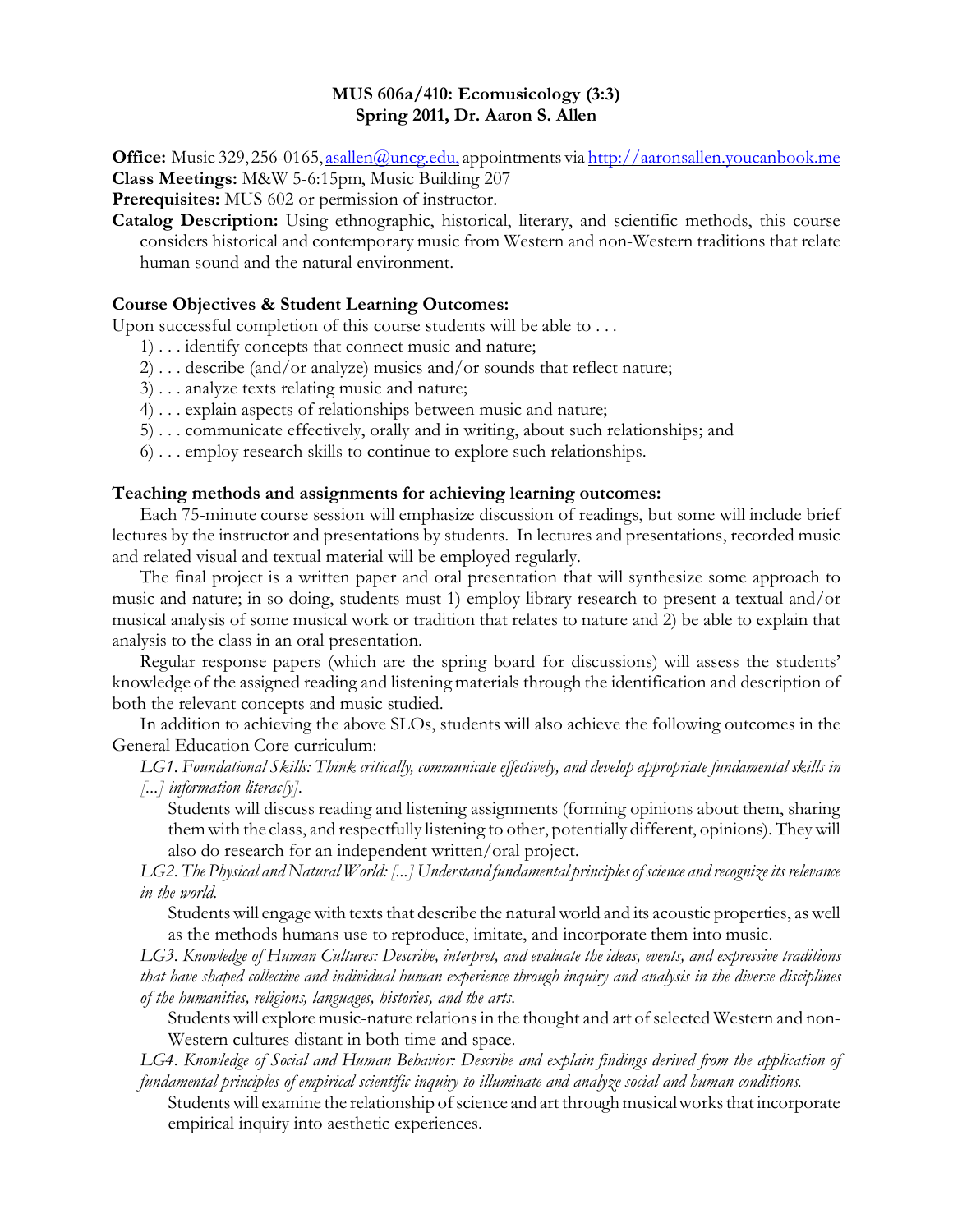*LG5. Personal, Civic, and Professional Development: Develop a capacity for active citizenship, ethics, social responsibility, personal growth, and skills for lifelong learning in a global society. In so doing, students will engage in free and open inquiry that fosters mutual respect across multiple cultures and perspectives.*

Students will participate in civil discussions of both the objective and subjective features of art and science, of music and nature. Furthermore, students will reflect on the role of music humanity grapples with its place in nature.

#### **Evaluation and grading:**

The distribution of grades is as follows: Attendance and Participation: 30% Response Papers: 20% Final Project: 50% (20% oral, 30% written)

In addition to in-class discussion and informal presentations, there are two graded assignments:

1. A final project, which includes oral and written components of an original research project. You should develop your project topic consultation with me. The written paper should be ca. 10-20 pages of original research conveyed in clear and well-crafted prose, and the oral presentation should be a 15 minute extemporized (not read) summary of your argument and major findings. You will earn two letter grades, one for the paper and one for the oral presentation. More information will follow.

2. Response papers are short reactions to the readings. Each should be no more than one doublespaced page, front and back, or circa 500 words. You should write one response paper for each class session on a selected reading. In some cases, everyone will write on the same assigned reading, and in other cases you will choose (or I will assign you) a selection from a larger reading or group of readings; some may be posted on our course Blackboard site for collective reflection. You will earn completion grades for these assignments, each worth 1% of your grade (20 total for 20%). No response papers may be made up, and none will be accepted late.

Grades are based on the following criteria:

- *A* Student demonstrates a superior competency in completing course requirements and/or a superior comprehension of assigned material. Assignments are ready at each class meeting or given deadline for completion.
- *B* Student demonstrates an above-average competency in completing course requirements and/or above-average comprehension of assigned material. Assignments are satisfactory.
- *C* Student demonstrates an ability to adequately meet requirements of the course requirements and/or an adequate comprehension of assigned material. Assignments are not satisfactory.
- *F* Student fails to meet acceptable standards for earning a passing grade for the course. Assignments are not done and performance is poor.

#### **Required texts/readings/references:**

Readings and recordings will be available on reserve in the Music Library and/or via Blackboard. Additional materials will be placed on reserve in the Music Library and/or on Blackboard.

You will need access to: a computer with word processing software and a Firefox web browser with the Zotero extension installed; your UNCG email account; and **blackboard.uncg.edu** where I will post regular announcements and other important materials.

For all written work, you should reference chapters 15-17 of Kate L. Turabian, *A Manual for Writers of Research Paper, Theses, and Dissertations*, 7th edition (Chicago: University of Chicago Press, 2007) [ISBN 0-226-82337-7]. This book is on reserve in the Music Library, although you may choose to purchase your own copy. You may also want to consult the *CEMT Guide* [\(http://music.uncg.edu/CEMT/](http://music.uncg.edu/CEMT/)).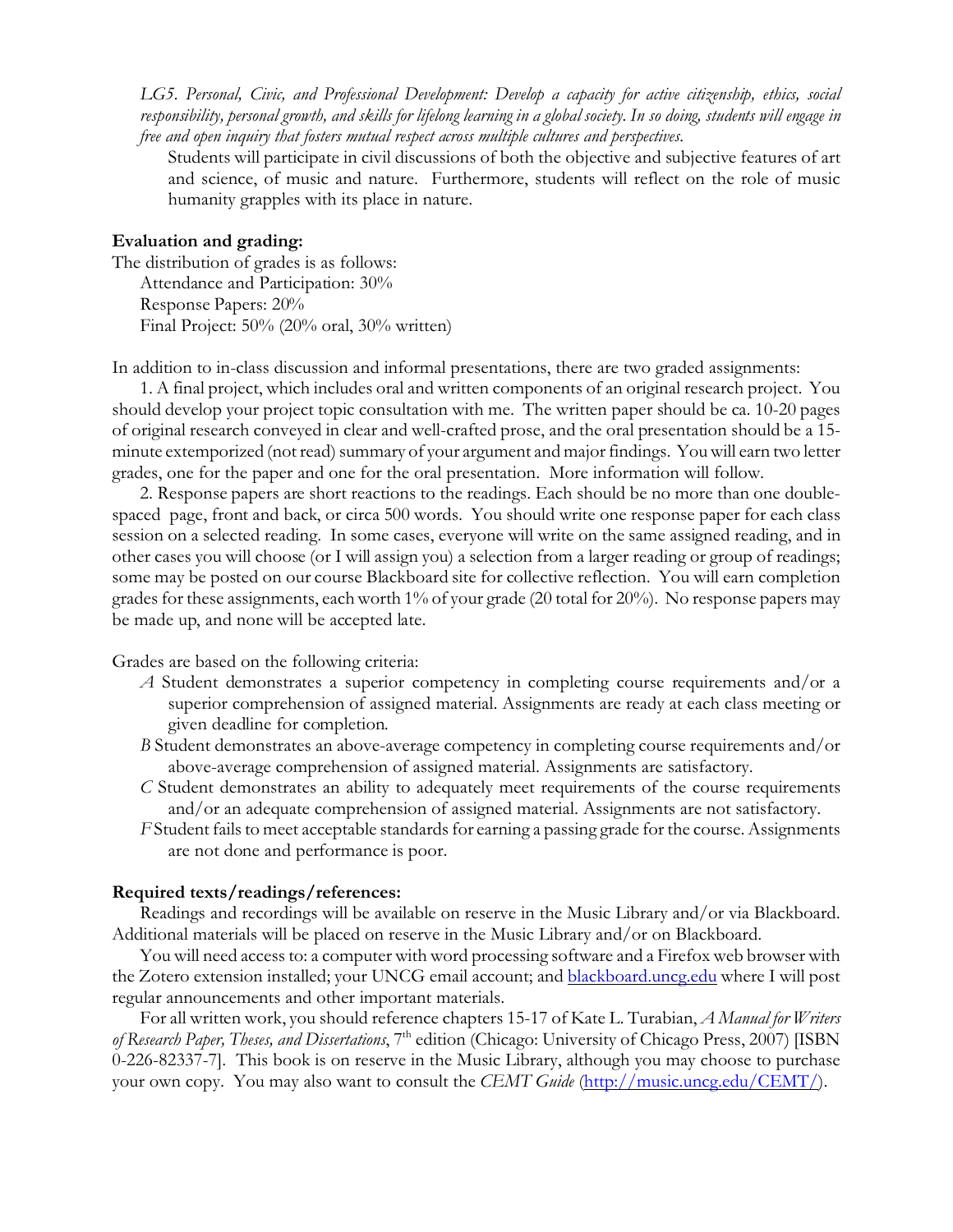#### **Class Protocols**

#### *Preparation and Attendance*

Regular attendance and appropriate preparation are crucial to learning the basic material and skills of this course. As adults, I expect you to arrive at each class meeting on time and fully prepared. I will take attendance at the start of each class (and sometimes at the end as well). If you need to miss a class or leave early, then that decision is yours — I do not "excuse" any absences, in advance or after the fact. If you must be absent, you are responsible for getting any newly or previously assigned materials and for any necessary "catch up" activities. Assignments are always due at the start of class (thus, on a date due, a late arrival to class would constitute a late submission, which I reserve the right to refuse due to its lateness). An absence does not excuse you from an on-time submission. You may submit work late only if you have my approval 24 hours in advance of the due date. No assignments or in-class exercises may be made up. If you have unusual circumstances that warrant a modification of this policy, speak with me privately. To be clear: It is your decision to attend my class. Assignments are due and discussed in class. No make-ups.

#### *Citizenship*

A classroom is a learning community. Ultimately, everyone's learning depends on each member of the class doing his or her part. Therefore, everyone in the class is expected to exhibit good citizenship. The following behaviors are rude and disruptive, and they affect the learning of both the individual doing them and the class as a whole: coming to class late; leaving early; coming to class unprepared; speaking out of turn; and using class time to e-mail or text message friends, surf the web, or address individual problems. Cell phones must be turned off and put away; laptop use is permitted in class, provided you are using your computer for course-specific work— e.g., note-taking, research exercises, etc. — but I reserve the right to ask you to leave if you are abusing your laptop privileges. Please speak politely and respectfully to all members of the class, and listen when others are talking. I may remove disruptive students from the class. Audio or video recording is forbidden without my consent.

#### *Academic Integrity*

Academic Integrity is fundamental to the university enterprise and is therefore expected at all times. Plagiarism, cheating, or other forms of dishonesty will reap appropriate consequences, ranging from no credit on an assignment to expulsion from the university. Plagiarism — the "passing off [the words or ideas of another] as one's own" (*Merriam Webster's Collegiate Dictionary*, 10th ed.) — is a serious issue that affects the entire university community and can have long-term consequences for violators. Some common forms of plagiarism are: failure to cite (clearly and specifically) the source of information; failure to use quotation marks for direct quotes; creating a paper through "cut and paste" techniques; buying a paper; and unauthorized collaboration on any assignment. By placing your name on any assignment for this course, you are agreeing to abide by the UNCG Academic Integrity Policy [\(academicintegrity.uncg.edu/](http://academicintegrity.uncg.edu/)). If you are not sure whether or not something you are doing is a violation of the academic integrity policy, then just ask me!

#### *Students with Different Abilities*

UNCG seeks to comply with the Americans with Disabilities Act (ADA). Students requesting accommodations based on a disability must register with the Office of Disability Services located in 215 Elliott University Center: (336) 334-5440.

#### *For More Help*

See me! Or... For help locating sources and materials, talk with your friendly neighborhood librarian. For help organizing or proofreading your papers and to answer your questions about writing, visit the Writing Center, MHRA 3211; 334-3125; [www.uncg.edu/eng/writingcenter/](http://www.uncg.edu/eng/writingcenter/). For computer questions, go to the SuperLab in Jackson Library, [its.uncg.edu/Student\\_Help/](http://its.uncg.edu/Student_Help/) or call 6-TECH.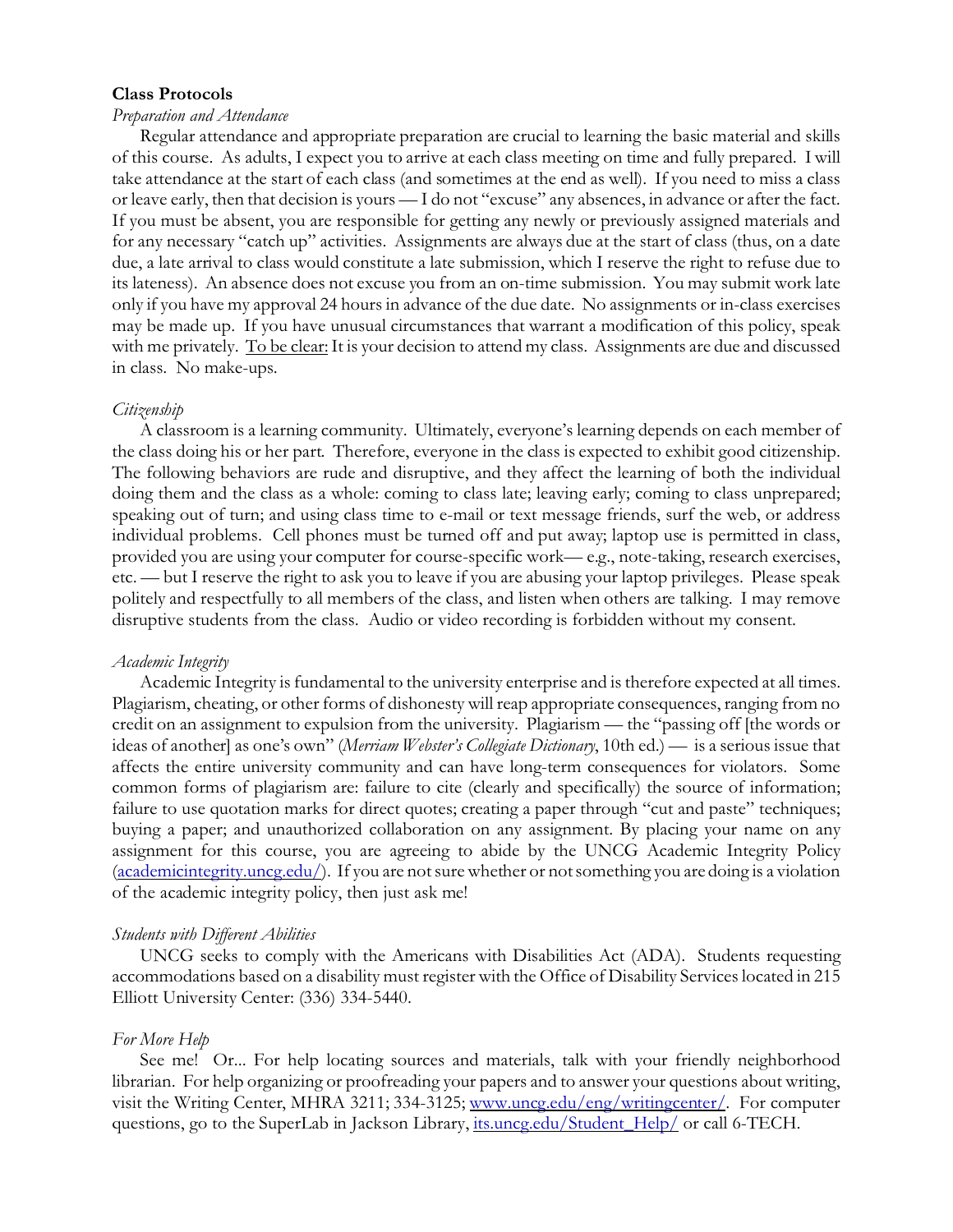## **Course Calendar**

## **Week 1: Introductions**

- M 1/10 "Ecomusicology." *The Grove Dictionary of American Music and Musicians*. New York: Oxford University Press, forthcoming 2011.
- W 1/12 Glotfelty, Cheryll. "Introduction: Literary Studies in an Age of Environmental Crisis." In *The Ecocriticism Reader* , edited by Cheryll Glotfelty and Harold Fromm, xv-xxxvii. Athens: University of Georgia Press, 1996.

# **Week 2: Ecocriticism**

- M 1/17 NO CLASS (MLK Holiday)
- W 1/19 Garrard, Greg. *Ecocriticism.* London and New York: Routledge, 2004.

### **Week 3: Soundscapes & Acoustic Ecology**

- M 1/24 Schafer, R. Murray. *The Soundscape: Our Sonic Environment and the Tuning of the World*. Rochester, Vt.: Destiny Books, 1993.
	- Wrightson, Kendall. "An Introduction to Acoustic Ecology."*Soundscape: The Journal of Acoustic Ecology* 1, no. 1 (2000): 10-13.
- W 1/26 Järviluoma, Helmi, et al. eds. *Acoustic Environments in Change & Five Village Soundscapes*. Joensuu: Tampereen ammattikorkeakoulu, 2009.
	- Krause, Bernard L. "The Habitat Niche Hypothesis: A Hidden Symphony of Animal Sounds." *Literary Review* 36, no. 1 (Fall 1992): 40-45.

### **Week 4: Zoomusicology**

- M 1/31 Martinelli, Dario. "Introduction (To the Issue and to Zoomusicology)." *TRANS*, no. 12 (2008).<http://www.sibetrans.com/trans/trans12/art08.htm> .
- W 2/2 Doolittle, Emily. "Crickets in the Concert Hall: A History of Animals in Western Music." *TRANS* 12 (July 2008).<http://www.sibetrans.com/trans/trans12/art09.htm> .

### **Week 5: Biomusic**

- M 2/7 Gray, Patricia M., et al. "The Music of Nature and the Nature of Music." *Science* 291, no. 5501 (January 5, 2001): 52-54.
- W 2/9 Fitch, W. Tecumseh. "The Biology and Evolution of Music: A Comparative Perspective." *Cognition* 100, no. 1 (May 2006): 173-215.

# **Week 6: Place**

- M 2/14 Von Glahn, Denise. *The Sounds of Place: Music and the American Cultural Landscape.* Boston: Northeastern University Press, 2003.
- W 2/16 Toliver, Brooks. "Eco-ing in the Canyon: Ferde Grofé's Grand Canyon Suite and the Transformation of Wilderness." *JAMS* 57, no. 2 (Summer 2004): 325-367.

### **Week 7: Ethnography**

- M 2/21 Feld, Steven. *Sound and Sentiment: Birds, Weeping, Poetics, and Song in Kaluli Expression.* 2nd ed. Philadelphia: University of Pennsylvania Press, 1990.
- W 2/23 Guy, Nancy. "Flowing Down Taiwan's Tamsui River: Towards an Ecomusicology of the Environmental Imagination." *Ethnomusicology* 53, no. 2 (2009): 218-248.

# **Week 8: History**

- M 2/28 Leach, Elizabeth Eva. *Sung Birds: Music, Nature, and Poetry in the Later Middle Ages.* Ithaca: Cornell University Press, 2007.
- W 3/2 Allen, Aaron S. "Symphonic Pastorals: Ecomusicological Interpretations from the Idyllic to the Broken Pastoral," *Green Letters: Studies in Ecocriticism*, forthcoming 2011.